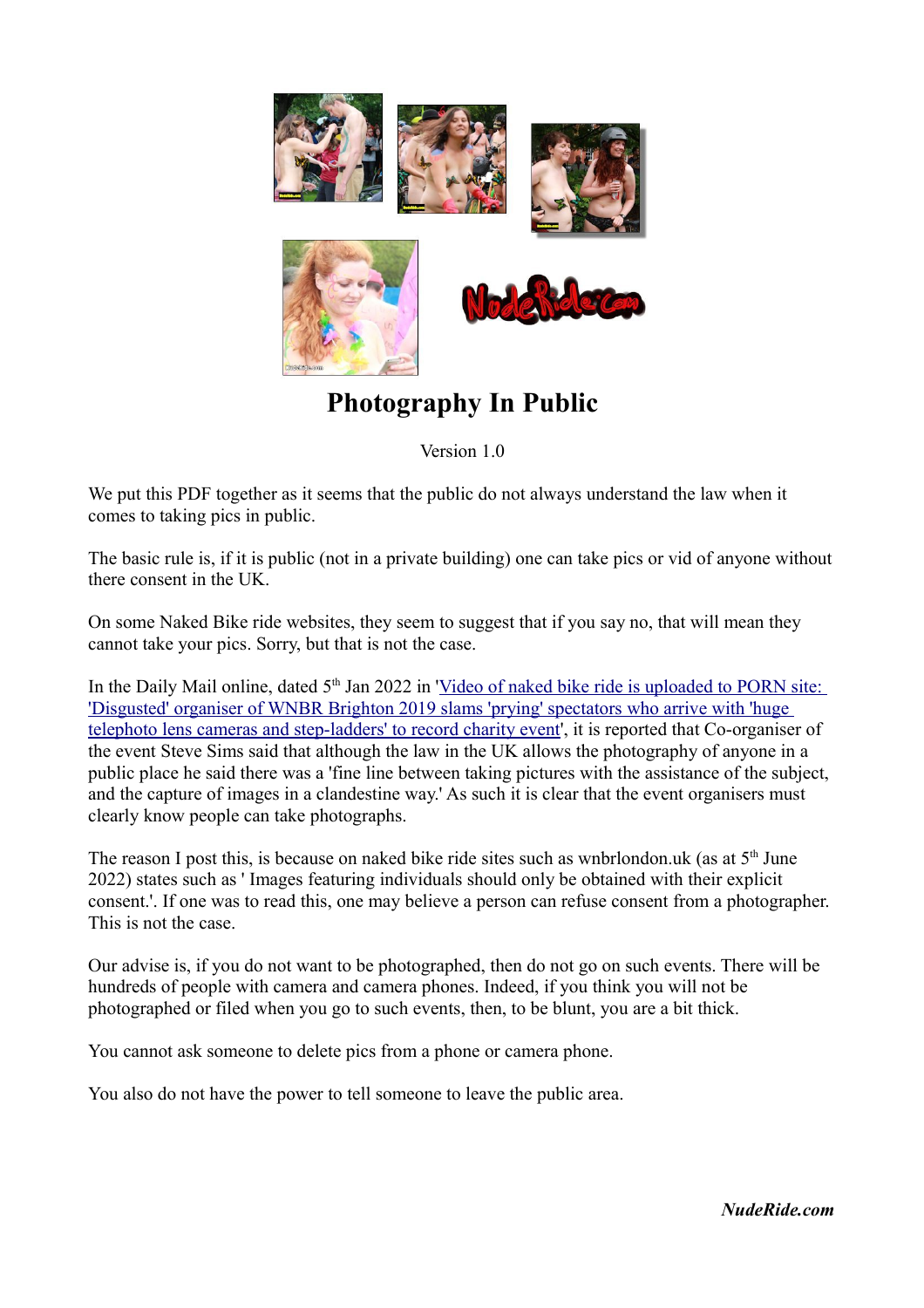## Press and professional photographers

We will assist media to obtain good coverage provided they follow some basic rules to respect our participants - most of whom are supporting our cause but not seeking to become accidental soft porn stars. We ask you to follow these rules to respect the participants' privacy and thus merit our cooperation:

- · Images featuring individuals should only be obtained with their explicit consent.
- Images featuring faces in a crowd should not be blown up to feature individuals without their consent.
- This is a ride, so images should be of people riding.
- We do not welcome images of people undressing, dressing or standing around waiting these miss the point and appear exploitative.
- " We have had problems with unwelcome photography by members of the public who are determined to get unauthorised close ups of naked people - so you can expect some adverse reactions if you do so.
- . We advise you to have clearly visible PRESS identification so that you are not mistaken for problem photographers and so that people can avoid you if they wish.

Many riders will in fact pose fully nude before and after a race.

Again, if you do not want to be photographed, then you are best not to go on such events.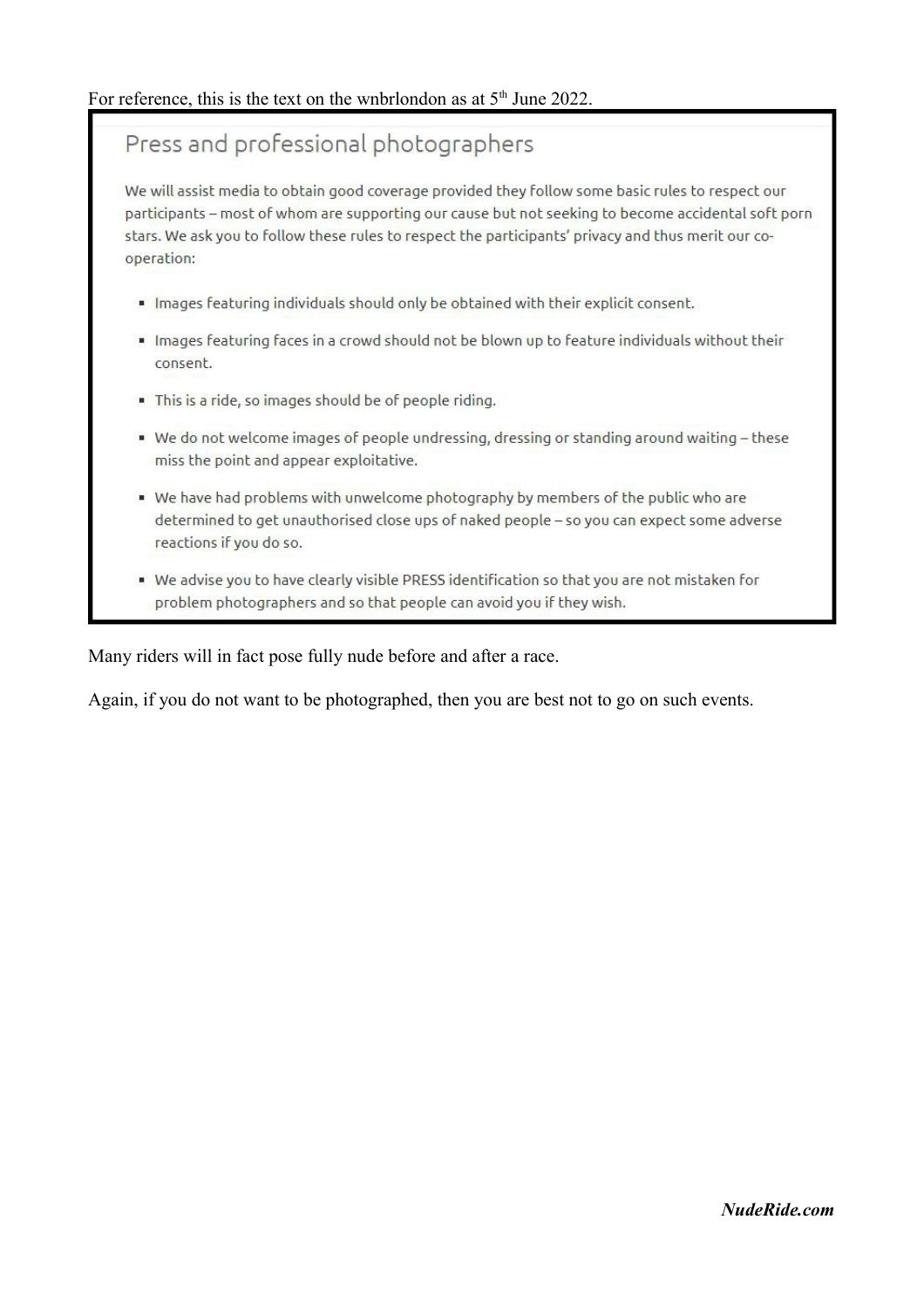## Problem Photographers

Most people taking photographs are harmless, but they can be irritating and make participants feel uncomfortable or concerned. A few photographers are genuinely troublesome. They may be intrusive, or they may be taking closeups from a distance using long lenses. Their motivation in taking photos is unlikely to be morally acceptable. Nevertheless, they are probably not breaking any laws by taking photographs in a public place. We should all do our best to make them feel unwelcome and make it as hard as possible for them to get good photos.

When the presence of photographers makes people uncomfortable, riders could consider adopting the following measures:

- . The most effective measure is to avoid disrobing at the assembly. Simply wear something that can be easily removed when the ride pauses on route. Likewise, slip something on just before you reach the finish. The problem photography rarely occurs during the ride.
- You can make yourself less recognisable with sunglasses, helmets, pollution masks, etc. (It's best not to wear full disguises as people might then think that you are a suspicious character.)
- You might wear mirror sunglasses. Why? Because there is a good chance that any photos will show the photographer meaning we can identify them and they are less likely to want to share them.
	- . We have a sign you can download. Some riders have found this useful in dealing with problem photographers.
	- . If you have a camera, taking a photograph of persistent photographers and telling them to leave or you'll report them can work too. Do send these to WNBR as we try to identify the culprits.
	- . If the photographer's behaviour is so provocative that it could cause a breach of the peace you can ask the police to intervene. Problem photographers have sometimes been arrested.

Never ever take any action that might be viewed as a threat, abuse, assault or criminal damage; it will put you in the wrong and could lead to criminal charges or costs for the damage. It could also damage our reputation for being peaceful and well-behaved, making it harder for us to have supportive relations with the police and authorities.

We sometimes hear people suggesting direct action against photographers such as spraying water, breaking cameras, gungeing lenses, or shouting abuse. None of these is acceptable. Such reactions are understandable but they are probably criminal offences and could start a fight; you are likely to get arrested.

It would be interesting if WNBR is breaking Data Protection Act if they are using peoples details in this way. It also makes you wonder if WNBR try to identify riders on the event as well.

NudeRide.com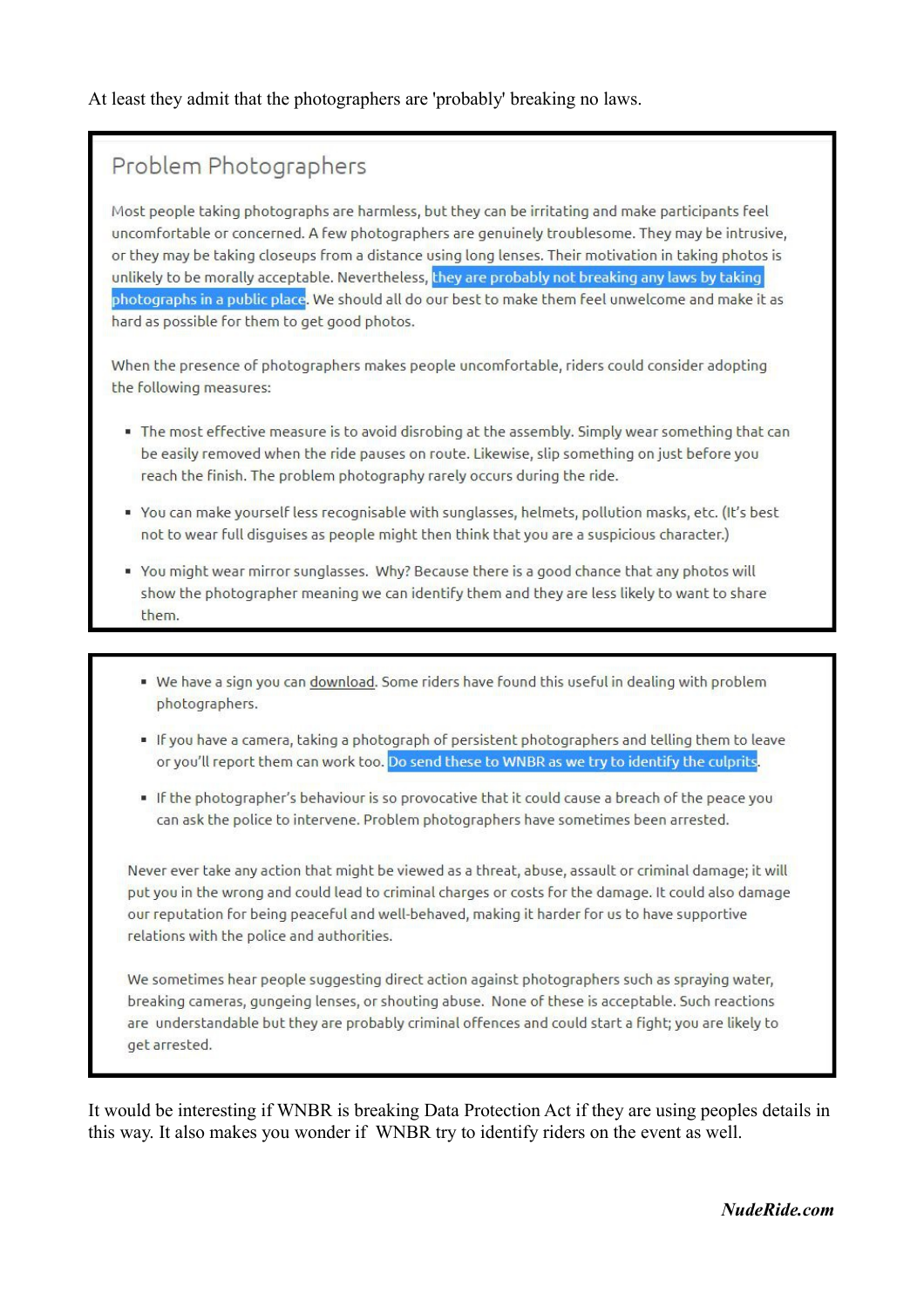This is from the met police website: [https://www.met.police.uk/advice/advice-and](https://www.met.police.uk/advice/advice-and-information/ph/photography-advice)[information/ph/photography-advice](https://www.met.police.uk/advice/advice-and-information/ph/photography-advice)

# Photography advice

We encourage officers and the public to be vigilant against terrorism but recognise the importance not only of protecting the public from terrorism but also promoting the freedom of the public and the media to take and publish photographs.

Guidance around the issue has been made clear to officers and PCSOs through briefings and internal communications. The following advice is available to all officers and provides a summary of the guidance around photography in public places.

#### **Freedom to photograph and film**

Members of the public and the media do not need a permit to film or photograph in public places and police have no power to stop them filming or photographing incidents or police personnel.

#### **Terrorism Act 2000**

Photography and Section 44 of the Terrorism Act 2000. The power to stop and search someone under Section 44 of the Terrorism Act 2000 no longer exists.

Police officers continue to have the power to stop and search anyone who they reasonably suspect to be a terrorist under Section 43 of the Terrorism Act.

Photography and Section 43 of the Terrorism Act 2000. Officers have the power to stop and search a person who they reasonably suspect to be a terrorist. The purpose of the stop and search is to discover whether that person has in their possession anything which may constitute evidence that they are a terrorist.

Officers have the power to view digital images contained in mobile telephones or cameras carried by a person searched under S43 of the Terrorism Act 2000 to discover whether the images constitute evidence that the person is involved in terrorism. Officers also have the power to seize and retain any article found during the search which the officer reasonably suspects may constitute evidence that the person is a terrorist. This includes any mobile telephone or camera containing such evidence.

Officers do not have the power to delete digital images or destroy film at any point during a search. Deletion or destruction may only take place following seizure if there is a lawful power (such as a court order) that permits such deletion or destruction.